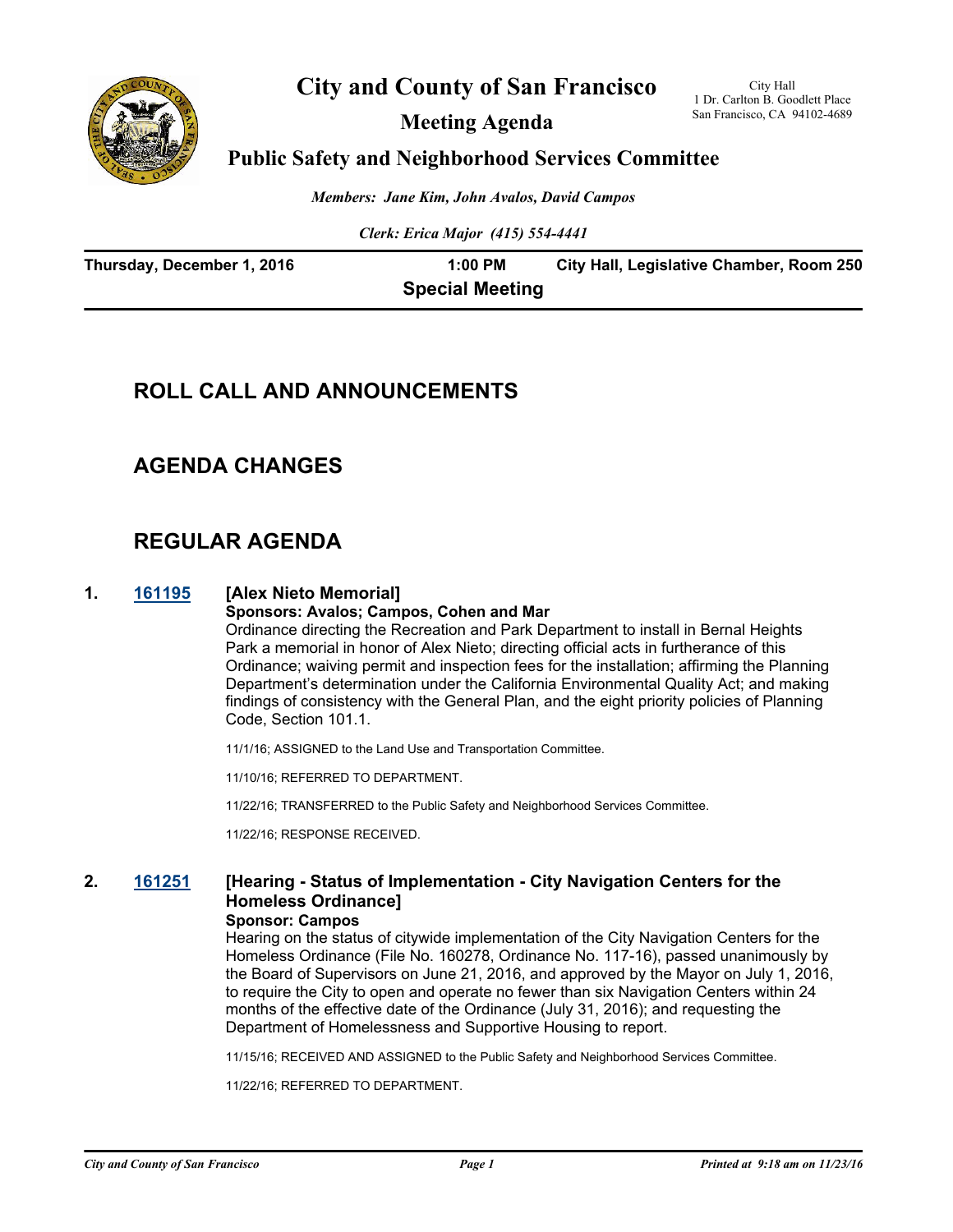# **ADJOURNMENT**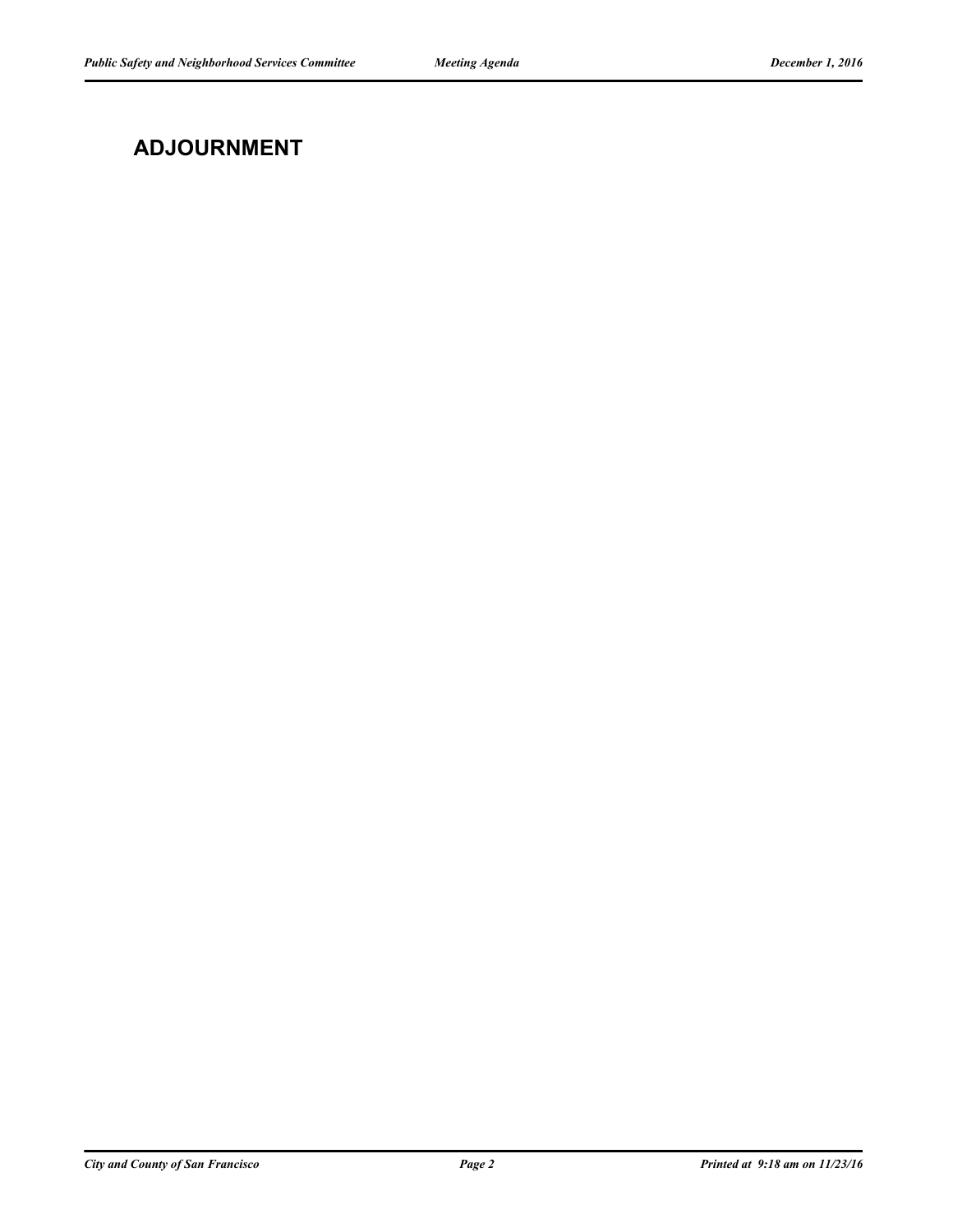## **Agenda Item Information**

Each item on the Consent or Regular agenda may include the following documents:

1) Legislation

- 2) Budget and Legislative Analyst report
- 3) Department or Agency cover letter and/or report
- 4) Public correspondence

These items will be available for review at City Hall, 1 Dr. Carlton B. Goodlett Place, Room 244, Reception Desk.

## **Meeting Procedures**

The Board of Supervisors is the legislative body of the City and County of San Francisco. The Board has several standing committees where ordinances and resolutions are the subject of hearings at which members of the public are urged to testify. The full Board does not hold a second public hearing on measures which have been heard in committee.

Board procedures do not permit: 1) persons in the audience to vocally express support or opposition to statements by Supervisors or by other persons testifying; 2) ringing and use of cell phones, pagers, and similar sound-producing electronic devices; 3) bringing in or displaying signs in the meeting room; and 4) standing in the meeting room.

Each member of the public will be allotted the same maximum number of minutes to speak as set by the President or Chair at the beginning of each item or public comment, excluding City representatives, except that public speakers using interpretation assistance will be allowed to testify for twice the amount of the public testimony time limit. If simultaneous interpretation services are used, speakers will be governed by the public testimony time limit applied to speakers not requesting interpretation assistance. Members of the public who want a document placed on the overhead for display should clearly state such and subsequently remove the document when they want the screen to return to live coverage of the meeting.

IMPORTANT INFORMATION: The public is encouraged to testify at Committee meetings. Persons unable to attend the meeting may submit to the City, by the time the proceedings begin, written comments regarding the agenda items. These comments will be made a part of the official public record and shall be brought to the attention of the Board of Supervisors. Written communications should be submitted to the Clerk of the Board or Clerk of a Committee: 1 Dr. Carlton B. Goodlett Place, Room 244, San Francisco, CA 94102. Communications which are not received prior to the hearing may be delivered to the Clerk of the Board or Clerk of the Committee at the hearing and you are encouraged to bring enough copies for distribution to all of its members.

LAPTOP COMPUTER FOR PRESENTATIONS: Contact City Hall Media Services at (415) 554-7490 to coordinate the use of the laptop computer for presentations. Presenters should arrive 30 minutes prior to the meeting to test their presentations on the computer.

AGENDA PACKET: Available for review in the Office of the Clerk of the Board, City Hall, 1 Dr.Carlton B Goodlett Place, Room 244, or on the internet at http://www.sfbos.org/meetings. Meetings are cablecast on SFGovTV, the Government Channel 26. For DVD copies and scheduling call (415) 554-4188.

LANGUAGE INTERPRETERS: Requests must be received at least 48 hours in advance of the meeting to help ensure availability. Contact Peggy Nevin at (415) 554-5184. AVISO EN ESPAÑOL: La solicitud para un traductor debe recibirse antes de mediodía de el viernes anterior a la reunion. Llame a Derek Evans (415) 554-7702. Paunawa: Ang mga kahilingan ay kailangang matanggap sa loob ng 48 oras bago mag miting upang matiyak na matutugunan ang mga hiling. Mangyaring tumawag ka sa (415) 554-5184.